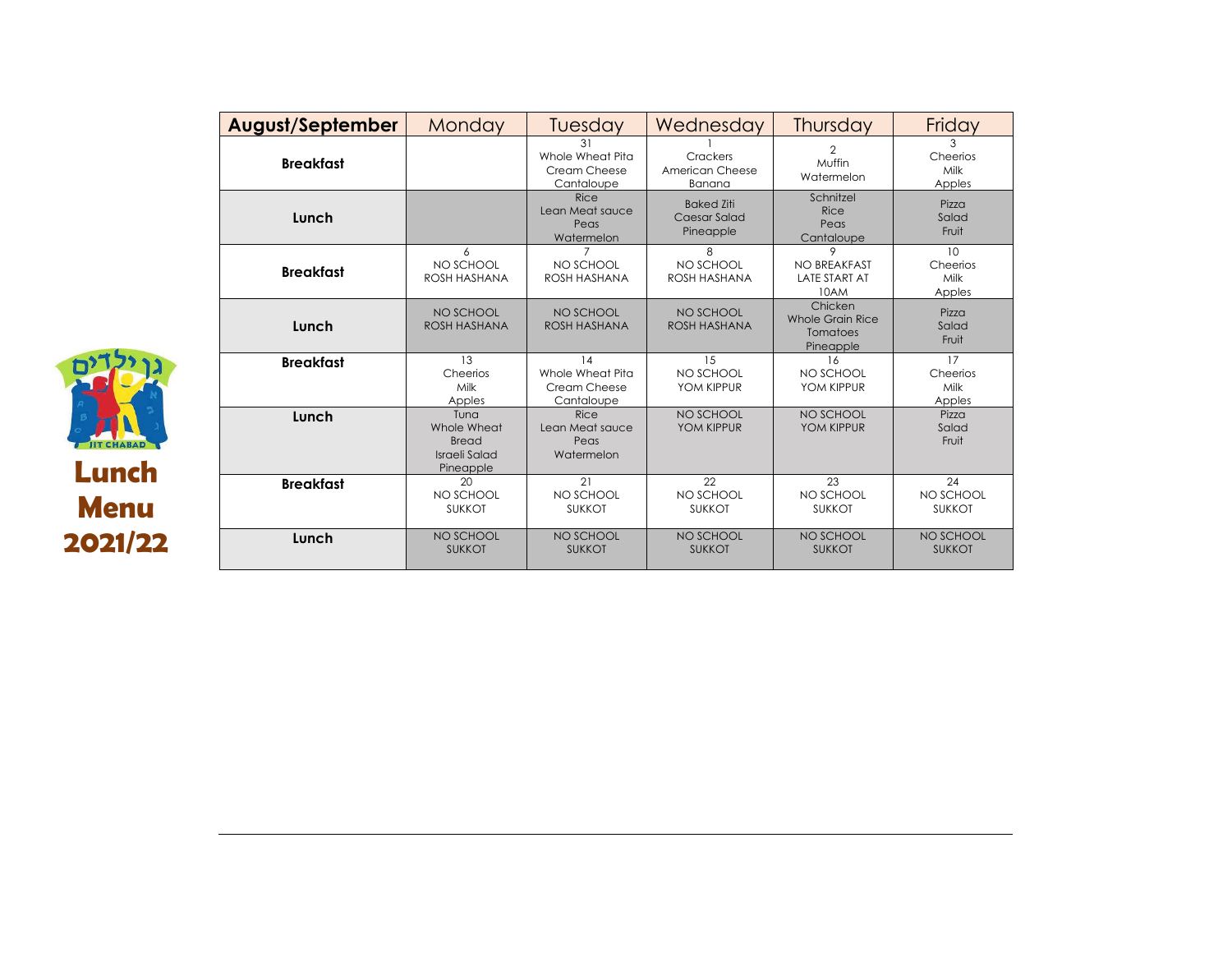| October          | Monday                                                            | Tuesday                                                            | Wednesday                                             | Thursday                                                    | Friday                           |
|------------------|-------------------------------------------------------------------|--------------------------------------------------------------------|-------------------------------------------------------|-------------------------------------------------------------|----------------------------------|
| <b>Breakfast</b> | 27<br>NO SCHOOL<br><b>SUKKOT</b>                                  | 28<br>NO SCHOOL<br><b>SUKKOT</b>                                   | 29<br>NO BREAKFAST<br>LATE START AT 10AN              | $30^{\circ}$<br>NO BREAKFAST<br>LATE START 10AM             | Cheerios<br>Milk<br>Apples       |
| Lunch            | NO SCHOOL<br><b>SUKKOT</b>                                        | NO SCHOOL<br><b>SUKKOT</b>                                         | <b>Baked Ziti</b><br>Caesar Salad<br>Pineapple        | Schnitzel<br><b>Rice</b><br>Peas<br>Cantaloupe              | Pizza<br>Salad<br>Fruit          |
| <b>Breakfast</b> | $\overline{4}$<br>Pita<br>American Cheese<br>Cantaloupe           | 5<br>Cheerios<br>Milk<br>Watermelon                                | 6<br>Muffin<br>Banana                                 | Pancakes<br>Syrup<br>Watermelon                             | 8<br>Cheerios<br>Milk<br>Apples  |
| Lunch            | <b>Baked Breaded</b><br>Fish<br>Cous Cous<br>Corn<br>Pineapple    | Lean Meatballs<br>Spaghetti<br><b>Cooked Carrots</b><br>Cantaloupe | Cheese<br>Macaroni<br><b>Sliced Cucumber</b><br>Apple | Chicken<br><b>Whole Grain Rice</b><br>Tomatoes<br>Pineapple | Pizza<br>Salad<br>Fruit          |
| <b>Breakfast</b> | 11<br>Cheerios<br>Milk<br>Apples                                  | 12<br>Whole Wheat Pita<br>Cream Cheese<br>Cantaloupe               | 13<br>Crackers<br>American Cheese<br>Banana           | 14<br>Muffin<br>Watermelon                                  | 15<br>Cheerios<br>Milk<br>Apples |
| Lunch            | Tuna<br>Whole Wheat<br><b>Bread</b><br>Israeli Salad<br>Pineapple | Rice<br>Lean Meat sauce<br>Peas<br>Watermelon                      | <b>Baked Ziti</b><br><b>Caesar Salad</b><br>Pineapple | Schnitzel<br>Rice<br>Peas<br>Cantaloupe                     | Pizza<br>Salad<br>Fruit          |
| <b>Breakfast</b> | 18<br>Pita<br>American Cheese<br>Cantaloupe                       | 19<br>Cheerios<br>Milk<br>Watermelon                               | 20<br>Muffin<br>Banana                                | 21<br>Pancakes<br>Syrup<br>Watermelon                       | 22<br>Cheerios<br>Milk<br>Apples |
| Lunch            | <b>Baked Breaded</b><br>Fish<br>Cous Cous<br>Corn<br>Pineapple    | Lean Meatballs<br>Spaghetti<br><b>Cooked Carrots</b><br>Cantaloupe | Cheese<br>Macaroni<br><b>Sliced Cucumber</b><br>Apple | Chicken<br><b>Whole Grain Rice</b><br>Tomatoes<br>Pineapple | Pizza<br>Salad<br>Fruit          |
| <b>Breakfast</b> | 25<br>Cheerios<br>Milk<br>Apples                                  | 26<br>Whole Wheat Pita<br>Cream Cheese<br>Cantaloupe               | 27<br>Crackers<br>American Cheese<br>Banana           | 28<br>Muffin<br>Watermelon                                  | 29<br>Cheerios<br>Milk<br>Apples |
| Lunch            | Tuna<br>Whole Wheat<br><b>Bread</b><br>Israeli Salad<br>Pineapple | Rice<br>Lean Meat sauce<br>Peas<br>Watermelon                      | <b>Baked Ziti</b><br>Caesar Salad<br>Pineapple        | Schnitzel<br><b>Rice</b><br>Peas<br>Cantaloupe              | Pizza<br>Salad<br>Fruit          |

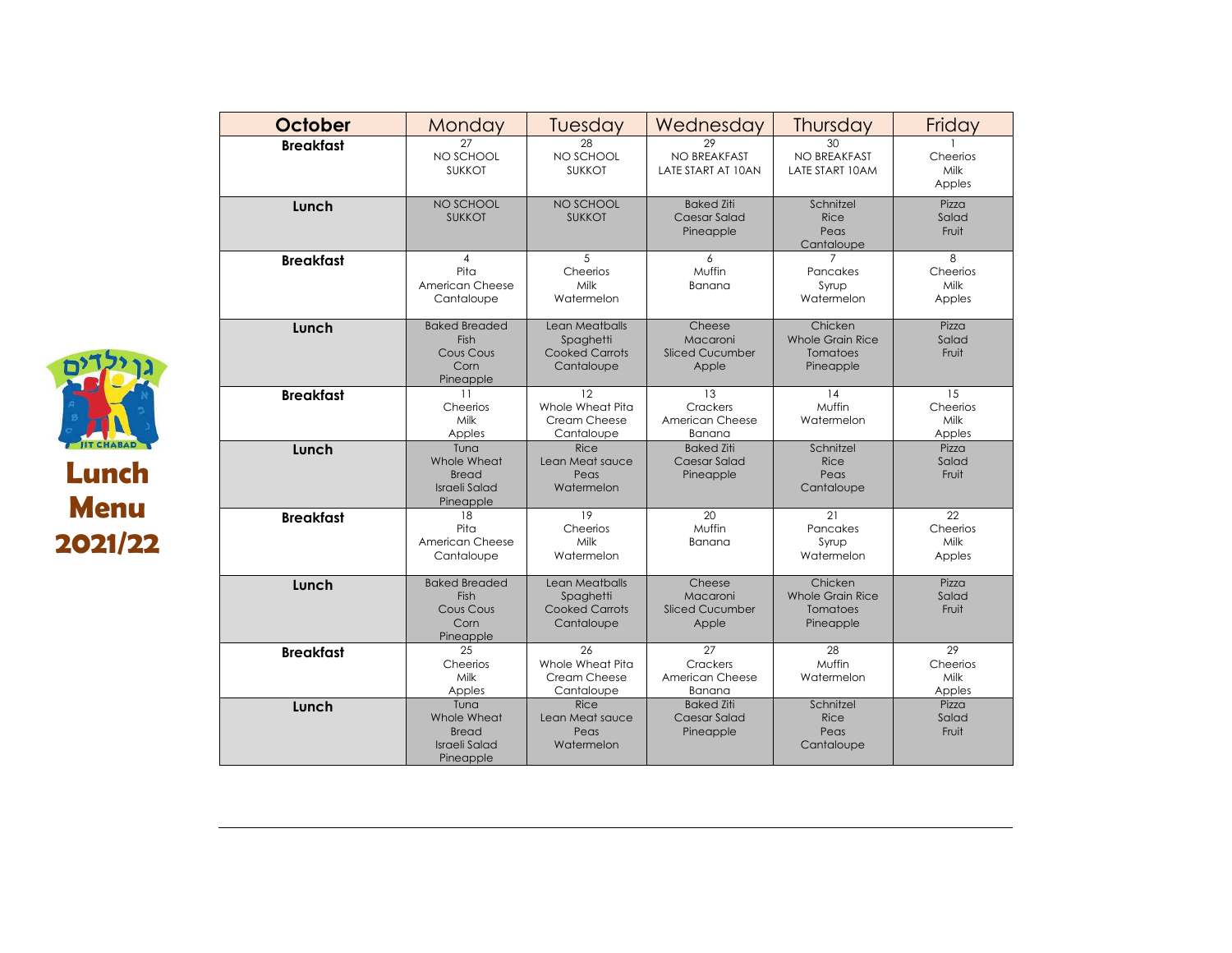| <b>NOVEMBER</b>  | Monday                                                                   | Tuesday                                                            | Wednesday                                             | Thursday                                             | Friday                                        |
|------------------|--------------------------------------------------------------------------|--------------------------------------------------------------------|-------------------------------------------------------|------------------------------------------------------|-----------------------------------------------|
| <b>Breakfast</b> | Pita<br>American Cheese<br>Cantaloupe                                    | 2<br>Cheerios<br>Milk<br>Watermelon                                | 3<br>Muffin<br>Banana                                 | Pancakes<br>Syrup<br>Watermelon                      | 5<br>Cheerios<br>Milk<br>Apples               |
| Lunch            | <b>Baked Breaded</b><br>Fish<br>Cous Cous<br>Corn<br>Pineapple           | Lean Meatballs<br>Spaghetti<br><b>Cooked Carrots</b><br>Cantaloupe | Cheese<br>Macaroni<br><b>Sliced Cucumber</b><br>Apple | Chicken<br>Whole Grain Rice<br>Tomatoes<br>Pineapple | Pizza<br>Salad<br>Fruit                       |
| <b>Breakfast</b> | 8<br>Cheerios<br>Milk<br>Apples                                          | 9<br>Whole Wheat Pita<br>Cream Cheese<br>Cantaloupe                | 10<br>Crackers<br>American Cheese<br>Banana           | 11<br>Muffin<br>Watermelon                           | 12<br>Cheerios<br>Milk<br>Apples              |
| Lunch            | Tuna<br>Whole Wheat<br><b>Bread</b><br><b>Israeli Salad</b><br>Pineapple | Rice<br>Lean Meat sauce<br>Peas<br>Watermelon                      | <b>Baked Ziti</b><br>Caesar Salad<br>Pineapple        | Schnitzel<br>Rice<br>Peas<br>Cantaloupe              | Pizza<br>Salad<br>Fruit                       |
| <b>Breakfast</b> | 15<br>Pita<br>American Cheese<br>Cantaloupe                              | 16<br>Cheerios<br>Milk<br>Watermelon                               | 17<br>Muffin<br>Banana                                | 18<br>Pancakes<br>Syrup<br>Watermelon                | 19<br>Cheerios<br>Milk<br>Apples              |
| Lunch            | <b>Baked Breaded</b><br>Fish<br>Cous Cous<br>Corn<br>Pineapple           | Lean Meatballs<br>Spaghetti<br><b>Cooked Carrots</b><br>Cantaloupe | Cheese<br>Macaroni<br><b>Sliced Cucumber</b><br>Apple | Chicken<br>Whole Grain Rice<br>Tomatoes<br>Pineapple | Pizza<br>Salad<br>Fruit                       |
| <b>Breakfast</b> | 22<br>Cheerios<br>Milk<br>Apples                                         | 23<br>Whole Wheat Pita<br>Cream Cheese<br>Cantaloupe               | 24<br>NO SCHOOL<br><b>STAFF DEVELOPMENT</b><br>DAY    | 25<br>NO SCHOOL<br><b><i>THANKSGIVING</i></b>        | 26<br>NO SCHOOL<br><b><i>THANKSGIVING</i></b> |
| Lunch            | Tuna<br>Whole Wheat<br><b>Bread</b><br><b>Israeli Salad</b><br>Pineapple | <b>THANKSGIVING</b><br><b>FEAST</b>                                | NO SCHOOL<br><b>STAFF DEVELOPMENT</b><br><b>DAY</b>   | NO SCHOOL<br><b>THANKSGIVING</b>                     | NO SCHOOL<br><b>THANKSGIVING</b>              |

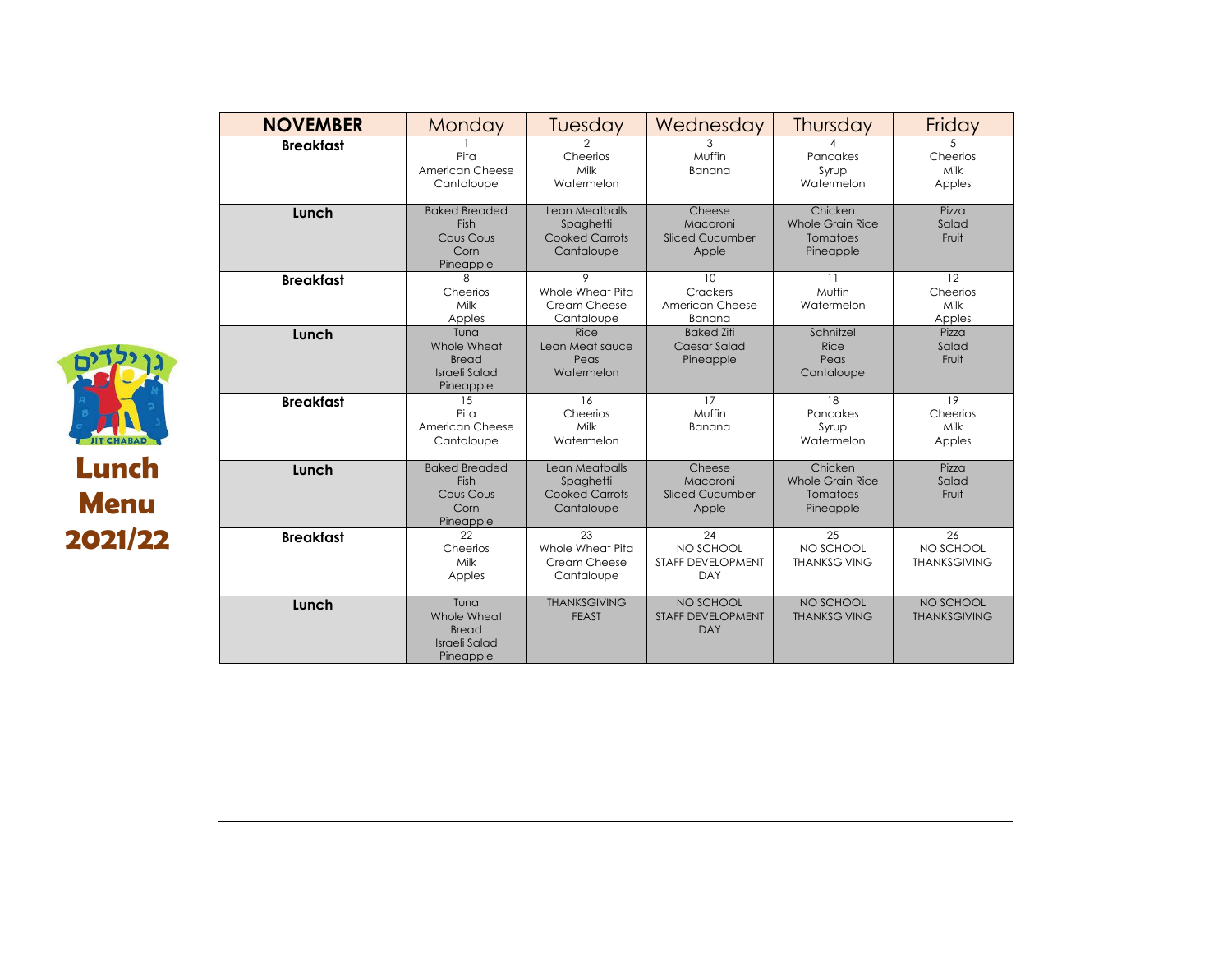| <b>DECEMBER</b>  | Monday                                                                | Tuesday                                                            | Wednesday                                             | Thursday                                                    | Friday                                  |
|------------------|-----------------------------------------------------------------------|--------------------------------------------------------------------|-------------------------------------------------------|-------------------------------------------------------------|-----------------------------------------|
| <b>Breakfast</b> | 29<br>Pita<br>American Cheese<br>Cantaloupe                           | 30<br>Cheerios<br>Milk<br>Watermelon                               | Muffin<br>Banana                                      | Pancakes<br>Syrup<br>Watermelon                             | 3<br>NO SCHOOL<br><b>CHANUKAH BREAK</b> |
| Lunch            | <b>Baked Breaded</b><br>Fish<br>Cous Cous<br>Corn<br>Pineapple        | Lean Meatballs<br>Spaghetti<br><b>Cooked Carrots</b><br>Cantaloupe | Cheese<br>Macaroni<br><b>Sliced Cucumber</b><br>Apple | Chicken<br><b>Whole Grain Rice</b><br>Tomatoes<br>Pineapple | NO SCHOOL<br><b>CHANUKAH BREAK</b>      |
| <b>Breakfast</b> | 6<br>Cheerios<br>Milk<br>Apples                                       | 7<br>Whole Wheat Pita<br>Cream Cheese<br>Cantaloupe                | 8<br>Crackers<br>American Cheese<br>Banana            | 9<br>Muffin<br>Watermelon                                   | 10<br>Cheerios<br>Milk<br>Apples        |
| Lunch            | Tuna<br>Whole Wheat<br><b>Bread</b><br>Israeli Salad<br>Pineapple     | <b>Rice</b><br>Lean Meat sauce<br>Peas<br>Watermelon               | <b>Baked Ziti</b><br>Caesar Salad<br>Pineapple        | Schnitzel<br>Rice<br>Peas<br>Cantaloupe                     | Pizza<br>Salad<br>Fruit                 |
| <b>Breakfast</b> | 13<br>Pita<br>American Cheese<br>Cantaloupe                           | 14<br>Cheerios<br>Milk<br>Watermelon                               | 15<br>Muffin<br>Banana                                | 16<br>Pancakes<br>Syrup<br>Watermelon                       | 17<br>Cheerios<br>Milk<br>Apples        |
| Lunch            | <b>Baked Breaded</b><br><b>Fish</b><br>Cous Cous<br>Corn<br>Pineapple | NO LUNCH<br><b>NOON DISMISSAL</b>                                  | Cheese<br>Macaroni<br><b>Sliced Cucumber</b><br>Apple | Chicken<br><b>Whole Grain Rice</b><br>Tomatoes<br>Pineapple | Pizza<br>Salad<br>Fruit                 |
| <b>Breakfast</b> | 20<br>Cheerios<br>Milk<br>Apples                                      | 21<br>Whole Wheat Pita<br>Cream Cheese<br>Cantaloupe               | 22<br>Crackers<br>American Cheese<br>Banana           | 23<br>Muffin<br>Watermelon                                  | 24<br>Cheerios<br>Milk<br>Apples        |
| Lunch            | Tuna<br>Whole Wheat<br><b>Bread</b><br>Israeli Salad<br>Pineapple     | <b>Rice</b><br>Lean Meat sauce<br>Peas<br>Watermelon               | <b>Baked Ziti</b><br>Caesar Salad<br>Pineapple        | Schnitzel<br>Rice<br>Peas<br>Cantaloupe                     | Pizza<br>Salad<br>Fruit                 |
| <b>Breakfast</b> | 27<br>Pita<br>American Cheese<br>Cantaloupe                           | 28<br>Cheerios<br>Milk<br>Watermelon                               | 29<br>Muffin<br>Banana                                | 30<br>Pancakes<br>Syrup<br>Watermelon                       | 31<br>Cheerios<br>Milk<br>Apples        |
| Lunch            | <b>Baked Breaded</b><br>Fish<br>Cous Cous<br>Corn<br>Pineapple        | Lean Meatballs<br>Spaghetti<br><b>Cooked Carrots</b><br>Cantaloupe | Cheese<br>Macaroni<br><b>Sliced Cucumber</b><br>Apple | Chicken<br><b>Whole Grain Rice</b><br>Tomatoes<br>Pineapple | Pizza<br>Salad<br>Fruit                 |

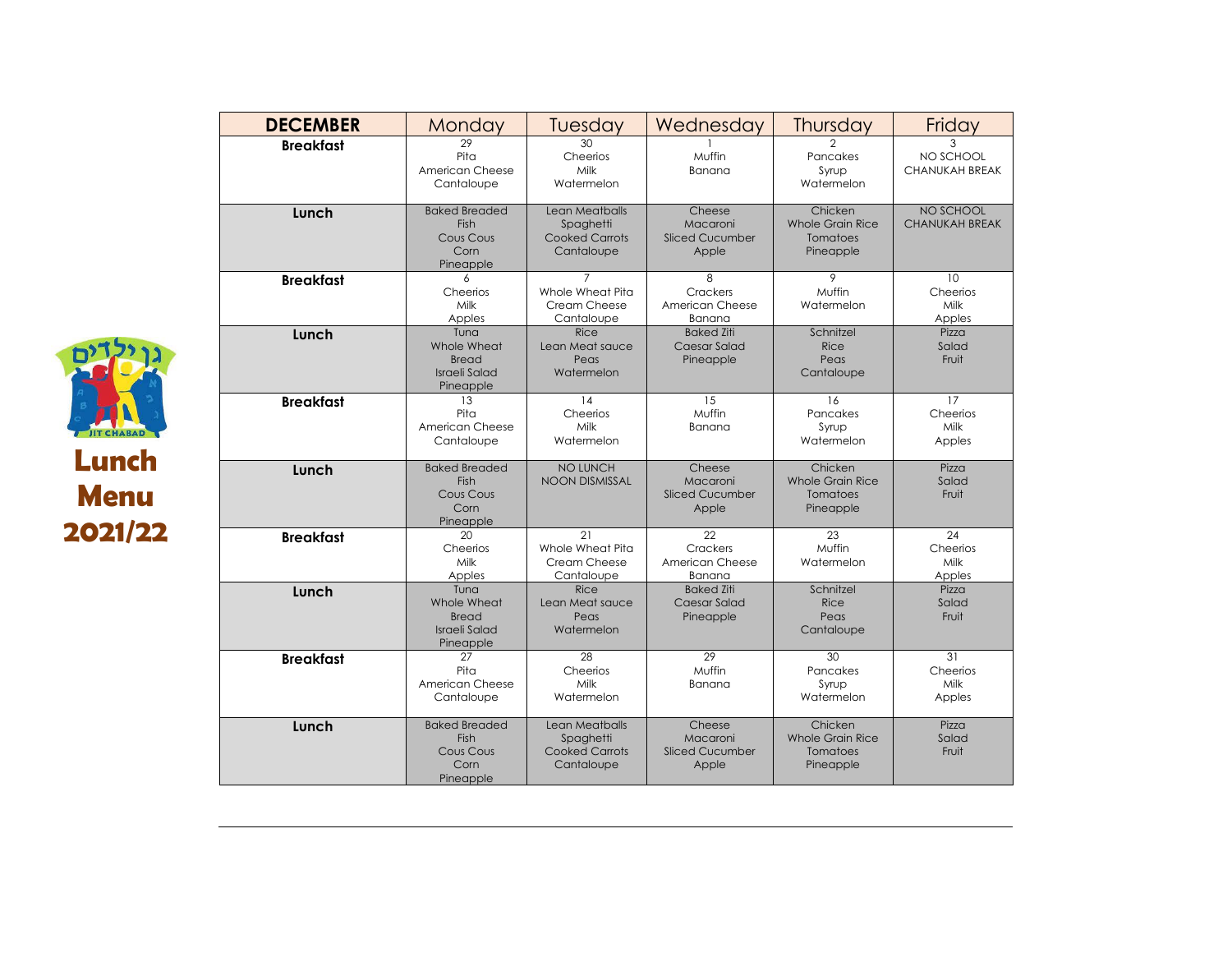| <b>JANUARY</b>   | Monday                                                            | Tuesday                                                     | Wednesday                                      | Thursday                                             | Friday                                 |
|------------------|-------------------------------------------------------------------|-------------------------------------------------------------|------------------------------------------------|------------------------------------------------------|----------------------------------------|
| <b>Breakfast</b> | Cheerios<br>Milk<br>Apples                                        | Whole Wheat Pita<br>Cream Cheese<br>Cantaloupe              | Crackers<br>American Cheese<br>Banana          | Muffin<br>Watermelon                                 | Cheerios<br>Milk<br>Apples             |
| Lunch            | Tuna<br>Whole Wheat<br><b>Bread</b><br>Israeli Salad<br>Pineapple | Rice<br>Lean Meat sauce<br>Peas<br>Watermelon               | <b>Baked Ziti</b><br>Caesar Salad<br>Pineapple | Schnitzel<br>Rice<br>Peas<br>Cantaloupe              | Pizza<br>Salad<br>Fruit                |
| <b>Breakfast</b> | 10<br>Pita<br>American Cheese<br>Cantaloupe                       | 11<br>Cheerios<br>Milk<br>Watermelon                        | 12<br>Muffin<br>Banana                         | 13<br>Pancakes<br>Syrup<br>Watermelon                | 14<br>Cheerios<br>Milk<br>Apples       |
| Lunch            | <b>Baked Breaded</b><br>Fish<br>Cous Cous<br>Corn<br>Pineapple    | Lean Meatballs<br>Spaghetti<br>Cooked Carrots<br>Cantaloupe | Cheese<br>Macaroni<br>Sliced Cucumber<br>Apple | Chicken<br>Whole Grain Rice<br>Tomatoes<br>Pineapple | Pizza<br>Salad<br>Fruit                |
| <b>Breakfast</b> | 17<br>Cheerios<br>Milk<br>Apples                                  | 18<br>Whole Wheat Pita<br>Cream Cheese<br>Cantaloupe        | 19<br>NO SCHOOL<br><b>WINTER BREAK</b>         | 20<br>NO SCHOOL<br><b>WINTER BREAK</b>               | 21<br>NO SCHOOL<br><b>WINTER BREAK</b> |
| Lunch            | Tuna<br>Whole Wheat<br><b>Bread</b><br>Israeli Salad<br>Pineapple | Rice<br>Lean Meat sauce<br>Peas<br>Watermelon               | NO SCHOOL<br><b>WINTER BREAK</b>               | NO SCHOOL<br><b>WINTER BREAK</b>                     | NO SCHOOL<br><b>WINTER BREAK</b>       |
| <b>Breakfast</b> | 24<br>NO SCHOOL<br><b>WINTER BREAK</b>                            | 25<br>NO SCHOOL<br><b>WINTER BREAK</b>                      | 26<br>NO SCHOOL<br><b>WINTER BREAK</b>         | 27<br>NO SCHOOL<br><b>WINTER BREAK</b>               | 28<br>NO SCHOOL<br><b>WINTER BREAK</b> |
| Lunch            | NO SCHOOL<br><b>WINTER BREAK</b>                                  | NO SCHOOL<br><b>WINTER BREAK</b>                            | NO SCHOOL<br><b>WINTER BREAK</b>               | NO SCHOOL<br><b>WINTER BREAK</b>                     | NO SCHOOL<br><b>WINTER BREAK</b>       |

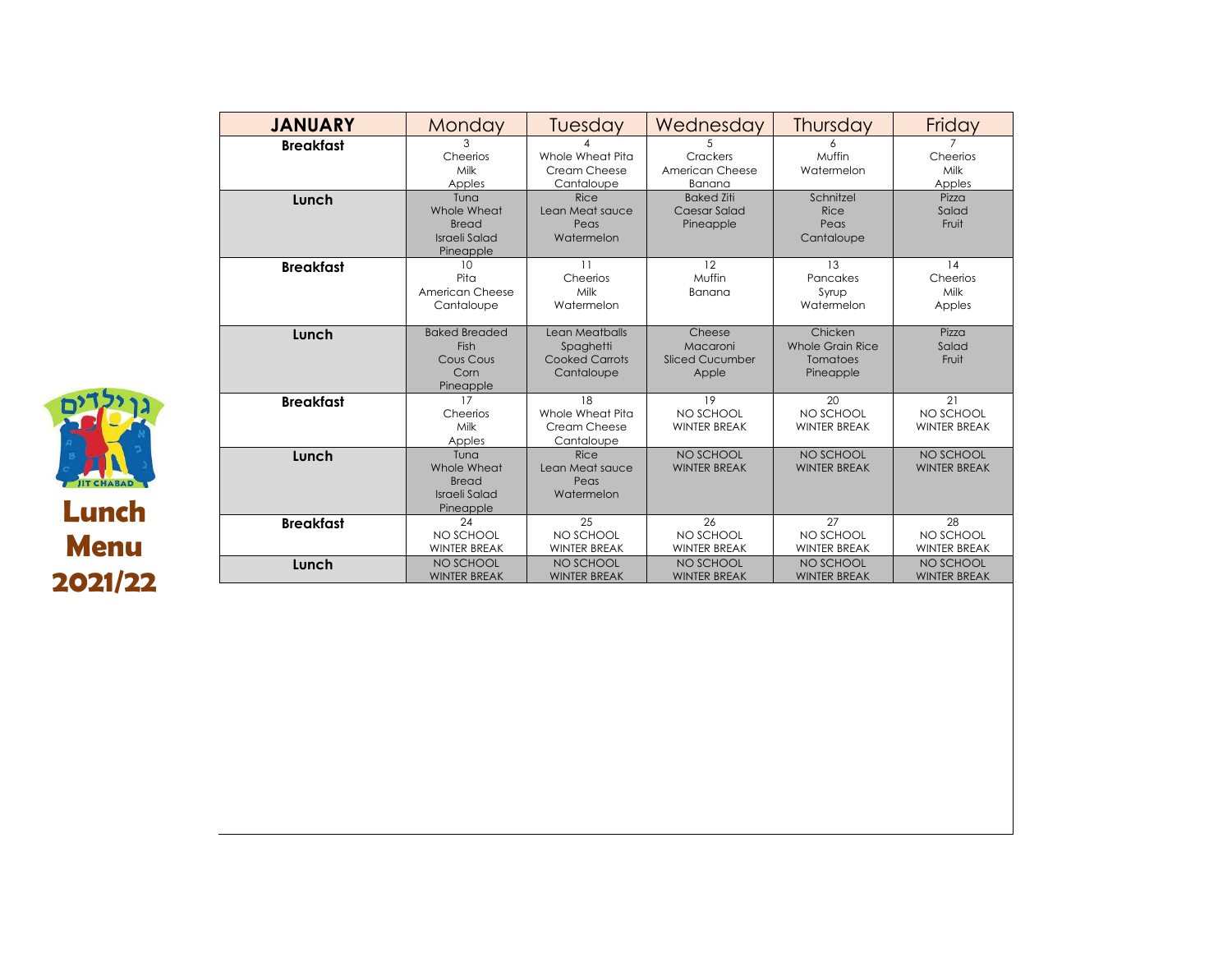| <b>FEBUARY</b>   | Monday                                                                   | Tuesday                                                            | Wednesday                                             | Thursday                                                    | Friday                           |
|------------------|--------------------------------------------------------------------------|--------------------------------------------------------------------|-------------------------------------------------------|-------------------------------------------------------------|----------------------------------|
| <b>Breakfast</b> | 31<br>Cheerios<br>Milk<br>Apples                                         | Whole Wheat Pita<br>Cream Cheese<br>Cantaloupe                     | 2<br>Crackers<br>American Cheese<br>Banana            | 3<br>Muffin<br>Watermelon                                   | 4<br>Cheerios<br>Milk<br>Apples  |
| Lunch            | Tuna<br>Whole Wheat<br><b>Bread</b><br><b>Israeli Salad</b><br>Pineapple | Rice<br>Lean Meat sauce<br>Peas<br>Watermelon                      | <b>Baked Ziti</b><br>Caesar Salad<br>Pineapple        | Schnitzel<br>Rice<br>Peas<br>Cantaloupe                     | Pizza<br>Salad<br>Fruit          |
| <b>Breakfast</b> | $\overline{7}$<br>Pita<br>American Cheese<br>Cantaloupe                  | 8<br>Cheerios<br>Milk<br>Watermelon                                | 9<br>Muffin<br>Banana                                 | 10<br>Pancakes<br>Syrup<br>Watermelon                       | 11<br>Cheerios<br>Milk<br>Apples |
| Lunch            | <b>Baked Breaded</b><br>Fish<br>Cous Cous<br>Corn<br>Pineapple           | Lean Meatballs<br>Spaghetti<br><b>Cooked Carrots</b><br>Cantaloupe | Cheese<br>Macaroni<br>Sliced Cucumber<br>Apple        | Chicken<br>Whole Grain Rice<br>Tomatoes<br>Pineapple        | Pizza<br>Salad<br>Fruit          |
| <b>Breakfast</b> | 14<br>Cheerios<br>Milk<br>Apples                                         | 15<br>Whole Wheat Pita<br>Cream Cheese<br>Cantaloupe               | 16<br>Crackers<br>American Cheese<br>Banana           | 17<br>Muffin<br>Watermelon                                  | 18<br>Cheerios<br>Milk<br>Apples |
| Lunch            | Tuna<br>Whole Wheat<br><b>Bread</b><br><b>Israeli Salad</b><br>Pineapple | Rice<br>Lean Meat sauce<br>Peas<br>Watermelon                      | <b>Baked Ziti</b><br>Caesar Salad<br>Pineapple        | Schnitzel<br>Rice<br>Peas<br>Cantaloupe                     | Pizza<br>Salad<br>Fruit          |
| <b>Breakfast</b> | 21<br>NO SCHOOL<br>PRESIDENTS DAY                                        | 22<br>Cheerios<br>Milk<br>Watermelon                               | 23<br>Muffin<br>Banana                                | 24<br>Pancakes<br>Syrup<br>Watermelon                       | 25<br>Cheerios<br>Milk<br>Apples |
| Lunch            | NO SCHOOL<br>PRESIDENTS DAY                                              | Lean Meatballs<br>Spaghetti<br><b>Cooked Carrots</b><br>Cantaloupe | Cheese<br>Macaroni<br><b>Sliced Cucumber</b><br>Apple | Chicken<br><b>Whole Grain Rice</b><br>Tomatoes<br>Pineapple | Pizza<br>Salad<br>Fruit          |

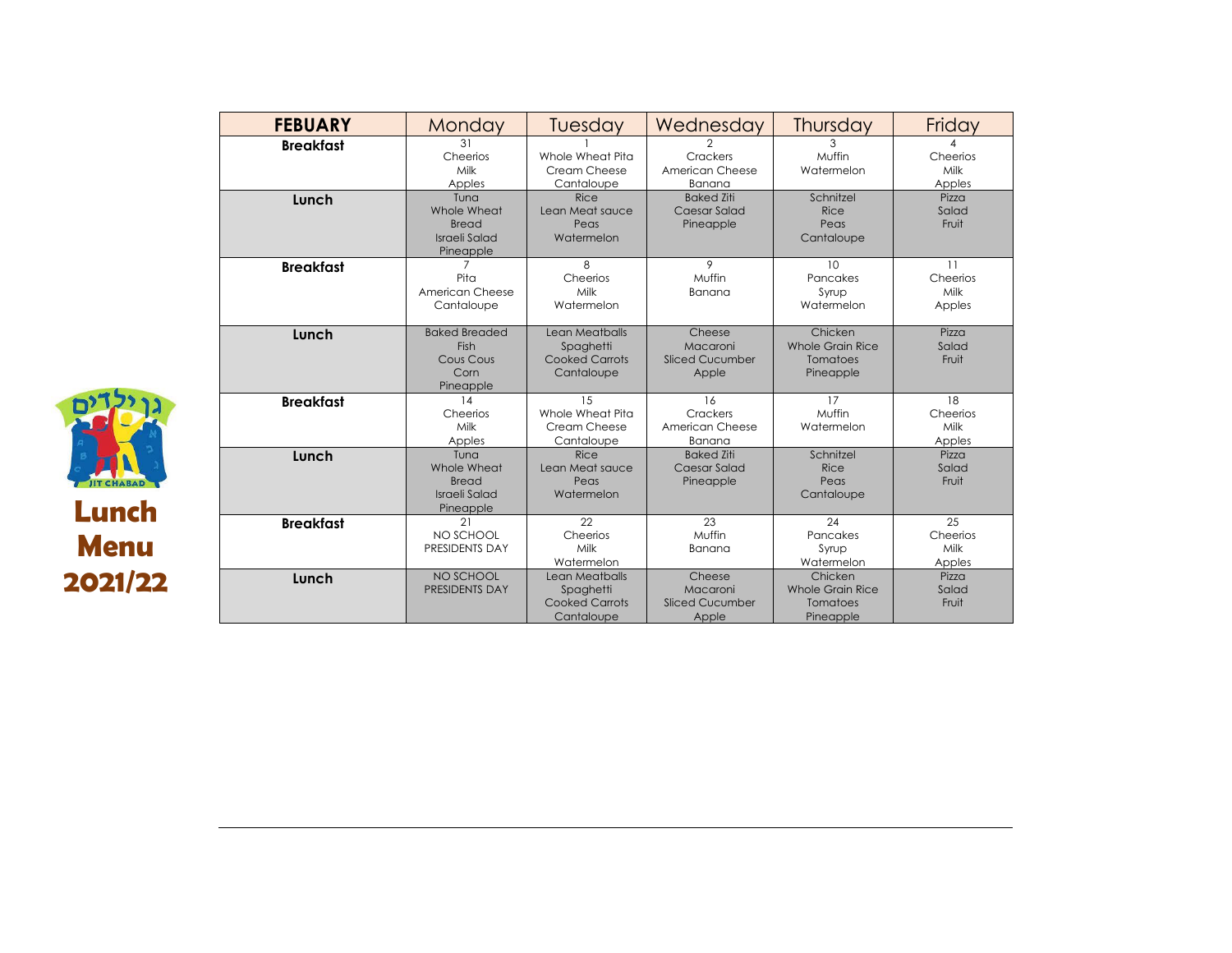| <b>MARCH</b>     | Monday                                                                   | Tuesday                                                            | Wednesday                                             | Thursday                                                    | Friday                                |
|------------------|--------------------------------------------------------------------------|--------------------------------------------------------------------|-------------------------------------------------------|-------------------------------------------------------------|---------------------------------------|
| <b>Breakfast</b> | 28<br>Cheerios<br>Milk<br>Apples                                         | Whole Wheat Pita<br>Cream Cheese<br>Cantaloupe                     | $\mathbf{2}$<br>Crackers<br>American Cheese<br>Banana | 3<br>Muffin<br>Watermelon                                   | 4<br>Cheerios<br>Milk<br>Apples       |
| Lunch            | Tuna<br>Whole Wheat<br><b>Bread</b><br><b>Israeli Salad</b><br>Pineapple | Rice<br>Lean Meat sauce<br>Peas<br>Watermelon                      | <b>Baked Ziti</b><br>Caesar Salad<br>Pineapple        | Schnitzel<br>Rice<br>Peas<br>Cantaloupe                     | Pizza<br>Salad<br>Fruit               |
| <b>Breakfast</b> | 7<br>Pita<br>American Cheese<br>Cantaloupe                               | 8<br>Cheerios<br>Milk<br>Watermelon                                | 9<br>Muffin<br>Banana                                 | 10<br>Pancakes<br>Syrup<br>Watermelon                       | 11<br>Cheerios<br>Milk<br>Apples      |
| Lunch            | <b>Baked Breaded</b><br>Fish<br>Cous Cous<br>Corn<br>Pineapple           | Lean Meatballs<br>Spaghetti<br><b>Cooked Carrots</b><br>Cantaloupe | Cheese<br>Macaroni<br><b>Sliced Cucumber</b><br>Apple | Chicken<br>Whole Grain Rice<br>Tomatoes<br>Pineapple        | Pizza<br>Salad<br>Fruit               |
| <b>Breakfast</b> | 14<br>Cheerios<br>Milk<br>Apples                                         | 15<br>Whole Wheat Pita<br>Cream Cheese<br>Cantaloupe               | 16<br>Crackers<br>American Cheese<br>Banana           | 17<br>NO SCHOOL<br><b>PURIM BREAK</b>                       | 18<br>NO SCHOOL<br><b>PURIM BREAK</b> |
| Lunch            | Tuna<br>Whole Wheat<br><b>Bread</b><br><b>Israeli Salad</b><br>Pineapple | Rice<br>Lean Meat sauce<br>Peas<br>Watermelon                      | NO LUNCH<br><b>NOON DISMISSAL</b>                     | NO SCHOOL<br><b>PURIM BREAK</b>                             | NO SCHOOL<br><b>PURIM BREAK</b>       |
| <b>Breakfast</b> | 21<br>Pita<br>American Cheese<br>Cantaloupe                              | 22<br>Cheerios<br>Milk<br>Watermelon                               | 23<br>Muffin<br>Banana                                | 24<br>Pancakes<br>Syrup<br>Watermelon                       | 25<br>Cheerios<br>Milk<br>Apples      |
| Lunch            | <b>Baked Breaded</b><br>Fish<br>Cous Cous<br>Corn<br>Pineapple           | Lean Meatballs<br>Spaghetti<br><b>Cooked Carrots</b><br>Cantaloupe | Cheese<br>Macaroni<br><b>Sliced Cucumber</b><br>Apple | Chicken<br><b>Whole Grain Rice</b><br>Tomatoes<br>Pineapple | Pizza<br>Salad<br>Fruit               |

**Lunch**

**JIT CHABAD** 

 $D'$ 

**Menu**

**2021/22**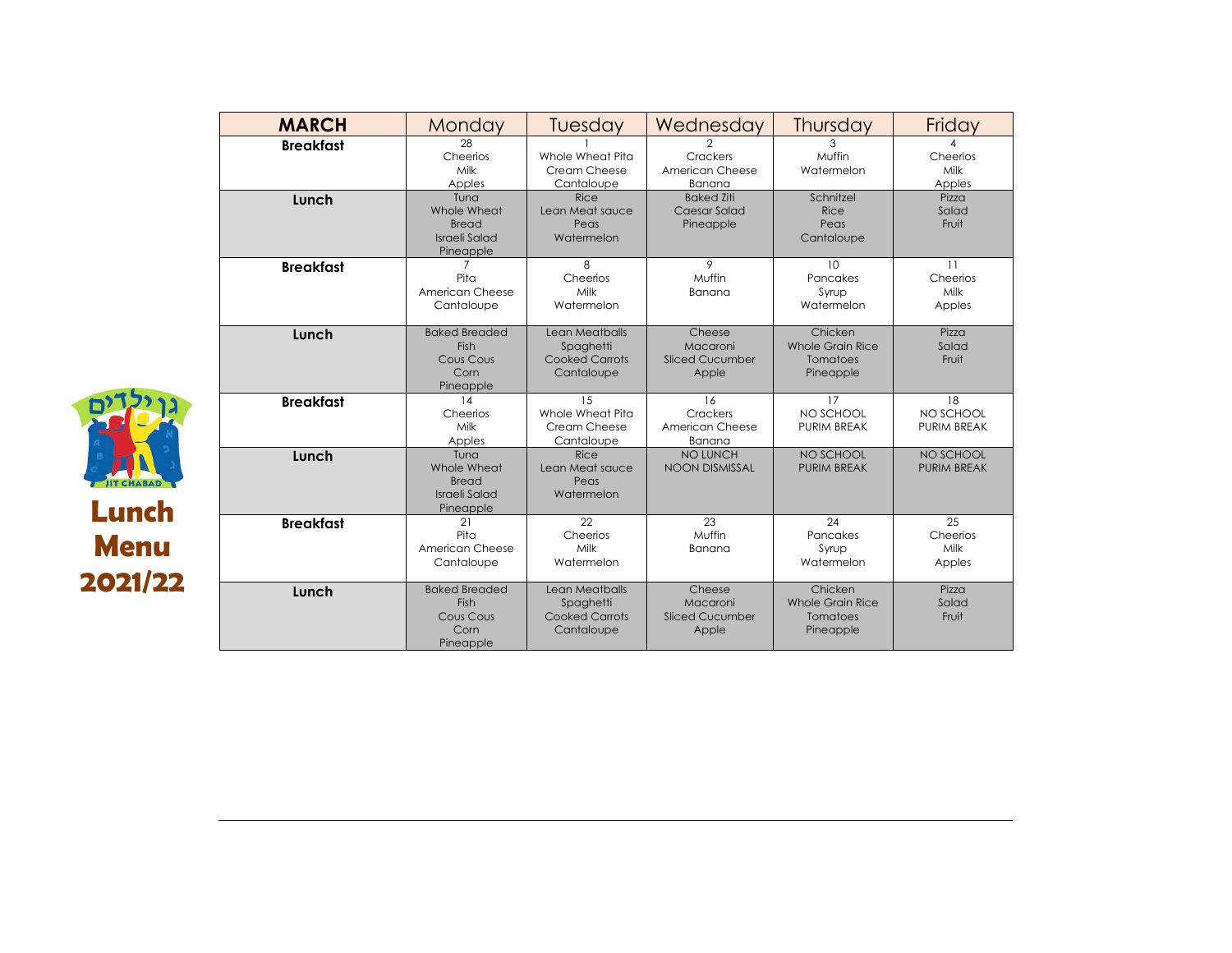| <b>APRIL</b>     | Monday                                                                   | Tuesday                                                            | Wednesday                                             | Thursday                                                    | Friday                                 |
|------------------|--------------------------------------------------------------------------|--------------------------------------------------------------------|-------------------------------------------------------|-------------------------------------------------------------|----------------------------------------|
| <b>Breakfast</b> | 28<br>Cheerios<br>Milk<br>Apples                                         | 29<br>Whole Wheat Pita<br>Cream Cheese<br>Cantaloupe               | 30<br>Crackers<br>American Cheese<br>Banana           | 31<br>Muffin<br>Watermelon                                  | Cheerios<br>Milk<br>Apples             |
| Lunch            | Tuna<br>Whole Wheat<br><b>Bread</b><br>Israeli Salad<br>Pineapple        | Rice<br>Lean Meat sauce<br>Peas<br>Watermelon                      | <b>Baked Ziti</b><br>Caesar Salad<br>Pineapple        | Schnitzel<br>Rice<br>Peas<br>Cantaloupe                     | Pizza<br>Salad<br>Fruit                |
| <b>Breakfast</b> | Pita<br>American Cheese<br>Cantaloupe                                    | 5<br>Cheerios<br>Milk<br>Watermelon                                | 6<br>Muffin<br>Banana                                 | 7<br>Pancakes<br>Syrup<br>Watermelon                        | 8<br>Cheerios<br>Milk<br>Apples        |
| Lunch            | <b>Baked Breaded</b><br><b>Fish</b><br>Cous Cous<br>Corn<br>Pineapple    | Lean Meatballs<br>Spaghetti<br><b>Cooked Carrots</b><br>Cantaloupe | Cheese<br>Macaroni<br><b>Sliced Cucumber</b><br>Apple | Chicken<br><b>Whole Grain Rice</b><br>Tomatoes<br>Pineapple | Pizza<br>Salad<br>Fruit                |
| <b>Breakfast</b> | 11<br>Cheerios<br>Milk<br>Apples                                         | 12<br>Whole Wheat Pita<br>Cream Cheese<br>Cantaloupe               | 13<br>Crackers<br>American Cheese<br>Banana           | 14<br>NO SCHOOL<br><b>PESACH BREAK</b>                      | 15<br>NO SCHOOL<br><b>PESACH BREAK</b> |
| Lunch            | Tuna<br>Whole Wheat<br><b>Bread</b><br><b>Israeli Salad</b><br>Pineapple | Rice<br>Lean Meat sauce<br>Peas<br>Watermelon                      | <b>Baked Ziti</b><br>Caesar Salad<br>Pineapple        | NO SCHOOL<br><b>PESACH BREAK</b>                            | NO SCHOOL<br><b>PESACH BREAK</b>       |
| <b>Breakfast</b> | 18<br>NO SCHOOL<br>PESACH BREAK                                          | 19<br>NO SCHOOL<br>PESACH BREAK                                    | 20<br>NO SCHOOL<br>PESACH BREAK                       | 21<br>NO SCHOOL<br>PESACH BREAK                             | 22<br>NO SCHOOL<br>PESACH BREAK        |
| Lunch            | NO SCHOOL<br>PESACH BREAK                                                | NO SCHOOL<br>PESACH BREAK                                          | NO SCHOOL<br>PESACH BREAK                             | NO SCHOOL<br>PESACH BREAK                                   | NO SCHOOL<br>PESACH BREAK              |
| <b>Breakfast</b> | 25<br>Cheerios<br>Milk<br>Apples                                         | 26<br>Whole Wheat Pita<br>Cream Cheese<br>Cantaloupe               | 27<br>Crackers<br>American Cheese<br>Banana           | 28<br>Muffin<br>Watermelon                                  | 29<br>Cheerios<br>Milk<br>Apples       |
| Lunch            | Tuna<br>Whole Wheat<br>Bread<br><b>Israeli Salad</b><br>Pineapple        | Rice<br>Lean Meat sauce<br>Peas<br>Watermelon                      | <b>Baked Ziti</b><br>Caesar Salad<br>Pineapple        | Schnitzel<br>Rice<br>Peas<br>Cantaloupe                     | Pizza<br>Salad<br>Fruit                |

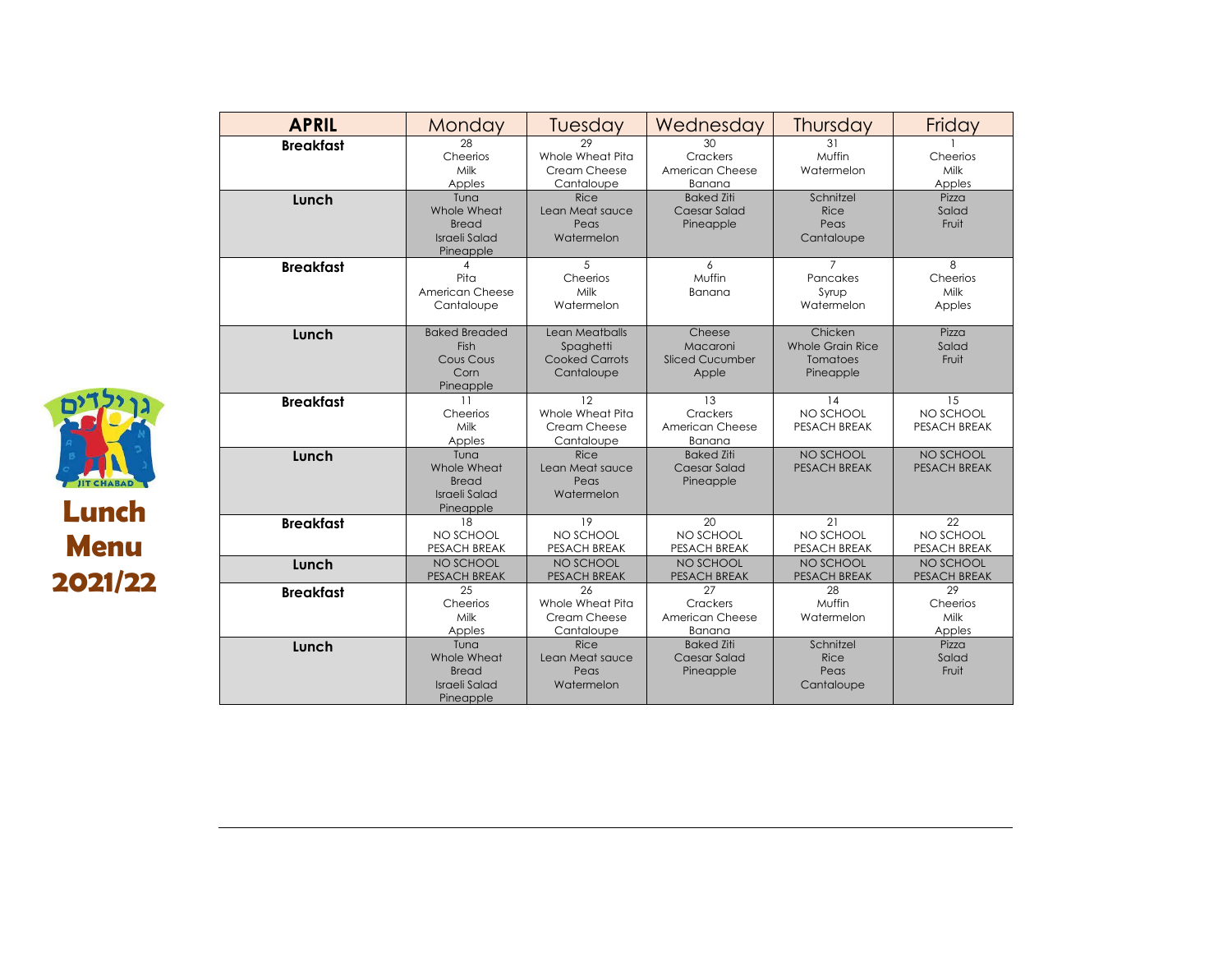| <b>MAY</b>       | Monday                                                            | Tuesday                                                            | Wednesday                                             | Thursday                                                    | Friday                           |
|------------------|-------------------------------------------------------------------|--------------------------------------------------------------------|-------------------------------------------------------|-------------------------------------------------------------|----------------------------------|
| <b>Breakfast</b> | $\overline{2}$<br>Pita<br>American Cheese<br>Cantaloupe           | 3<br>Cheerios<br>Milk<br>Watermelon                                | Muffin<br>Banana                                      | 5<br>Pancakes<br>Syrup<br>Watermelon                        | 6<br>Cheerios<br>Milk<br>Apples  |
| Lunch            | <b>Baked Breaded</b><br>Fish<br>Cous Cous<br>Corn<br>Pineapple    | Lean Meatballs<br>Spaghetti<br><b>Cooked Carrots</b><br>Cantaloupe | Cheese<br>Macaroni<br><b>Sliced Cucumber</b><br>Apple | Chicken<br><b>Whole Grain Rice</b><br>Tomatoes<br>Pineapple | Pizza<br>Salad<br>Fruit          |
| <b>Breakfast</b> | 9<br>Cheerios<br>Milk<br>Apples                                   | 10<br>Whole Wheat Pita<br>Cream Cheese<br>Cantaloupe               | 11<br>Crackers<br>American Cheese<br>Banana           | 12<br>Muffin<br>Watermelon                                  | 13<br>Cheerios<br>Milk<br>Apples |
| Lunch            | Tuna<br>Whole Wheat<br>Bread<br><b>Israeli Salad</b><br>Pineapple | Rice<br>Lean Meat sauce<br>Peas<br>Watermelon                      | <b>Baked Ziti</b><br>Caesar Salad<br>Pineapple        | Schnitzel<br>Rice<br>Peas<br>Cantaloupe                     | Pizza<br>Salad<br>Fruit          |
| <b>Breakfast</b> | 16<br>Pita<br>American Cheese<br>Cantaloupe                       | 17<br>Cheerios<br>Milk<br>Watermelon                               | 18<br>Muffin<br>Banana                                | 19<br>Pancakes<br>Syrup<br>Watermelon                       | 20<br>Cheerios<br>Milk<br>Apples |
| Lunch            | <b>Baked Breaded</b><br>Fish<br>Cous Cous<br>Corn<br>Pineapple    | Lean Meatballs<br>Spaghetti<br><b>Cooked Carrots</b><br>Cantaloupe | Cheese<br>Macaroni<br><b>Sliced Cucumber</b><br>Apple | Chicken<br><b>Whole Grain Rice</b><br>Tomatoes<br>Pineapple | Pizza<br>Salad<br>Fruit          |
| <b>Breakfast</b> | 23<br>Cheerios<br>Milk<br>Apples                                  | 24<br>Whole Wheat Pita<br>Cream Cheese<br>Cantaloupe               | 25<br>Crackers<br>American Cheese<br>Banana           | 26<br>Muffin<br>Watermelon                                  | 27<br>Cheerios<br>Milk<br>Apples |
| Lunch            | Tuna<br>Whole Wheat<br><b>Bread</b><br>Israeli Salad<br>Pineapple | Rice<br>Lean Meat sauce<br>Peas<br>Watermelon                      | <b>Baked Ziti</b><br>Caesar Salad<br>Pineapple        | Schnitzel<br>Rice<br>Peas<br>Cantaloupe                     | Pizza<br>Salad<br>Fruit          |